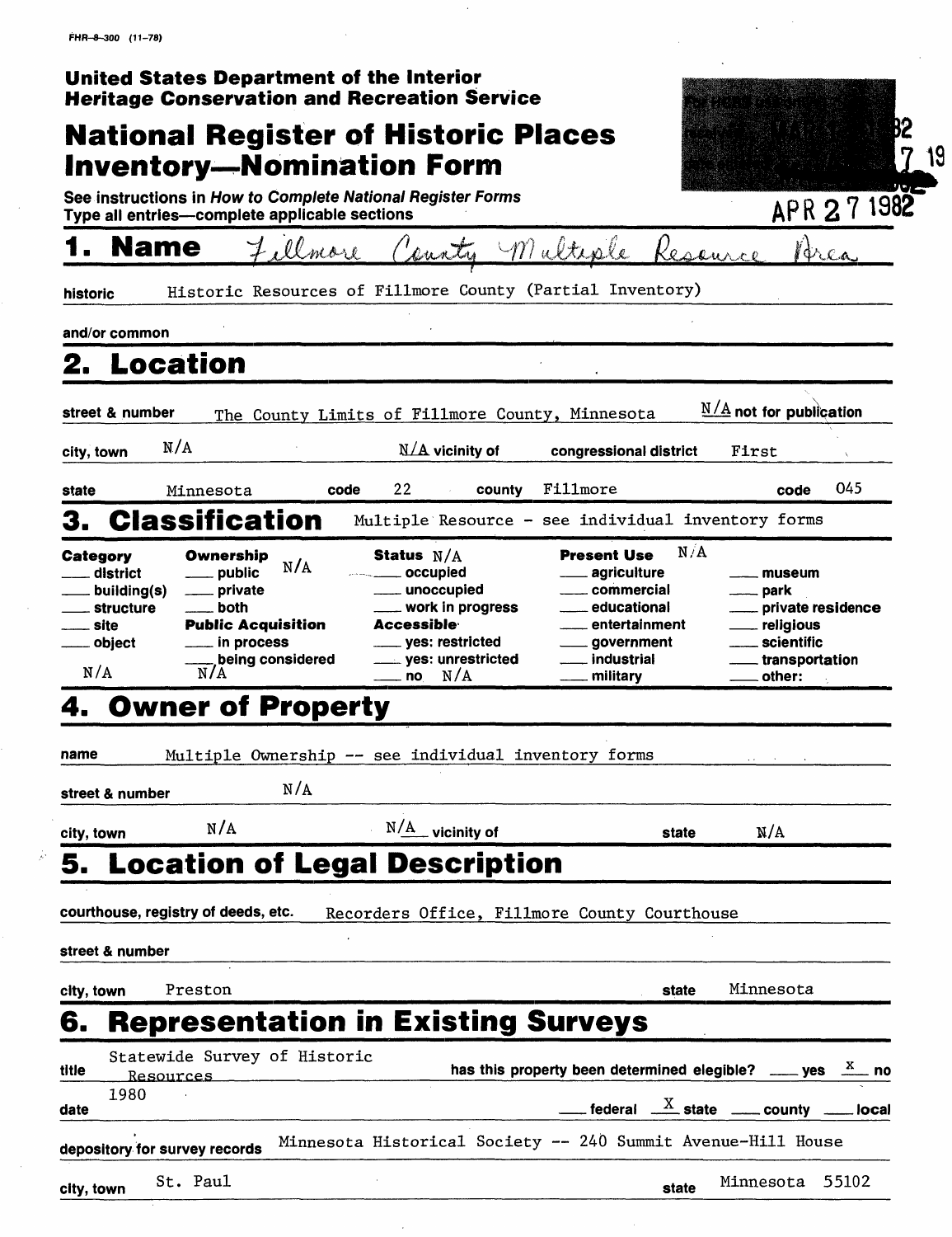## **NATIONAL REGISTER OF HISTORIC PLACES INVENTORY -- NOMINATION FORM**



Historic Resources of Fillmore County, Minnesota

| <b>CONTINUATION SHEET</b> | <b>ITEM NUMBER</b> | PAGE |
|---------------------------|--------------------|------|
|                           |                    |      |

This Multiple Resource Area Nomination is based on a survey of standing structures conducted in Fillmore County by the Minnesota State Historic Preservation Office as part of a long-range statewide survey of historic resources. The properties included in the nomination represent those which illustrate significant aspects of the history of the county and which have been deemed eligible for nomination to the National Register at the conclusion of the survey. Additional information and new perspectives for evaluation of specific types of historic properties are continually being gained as the statewide survey progresses, and it is quite possible that additional Fillmore County properties will be nominated in the future. These may be presented individually or as parts of thematic groups when the entire survey is completed. For this reason, this Multiple Resource Area Nomination should not be construed as representing all properties in Fillmore County eligible for nomination.

(The above disclaimer is based on an agreement between Charles Herrington, HCRS, and Russell Fridley, Minnesota SHPO, August 31, 1979)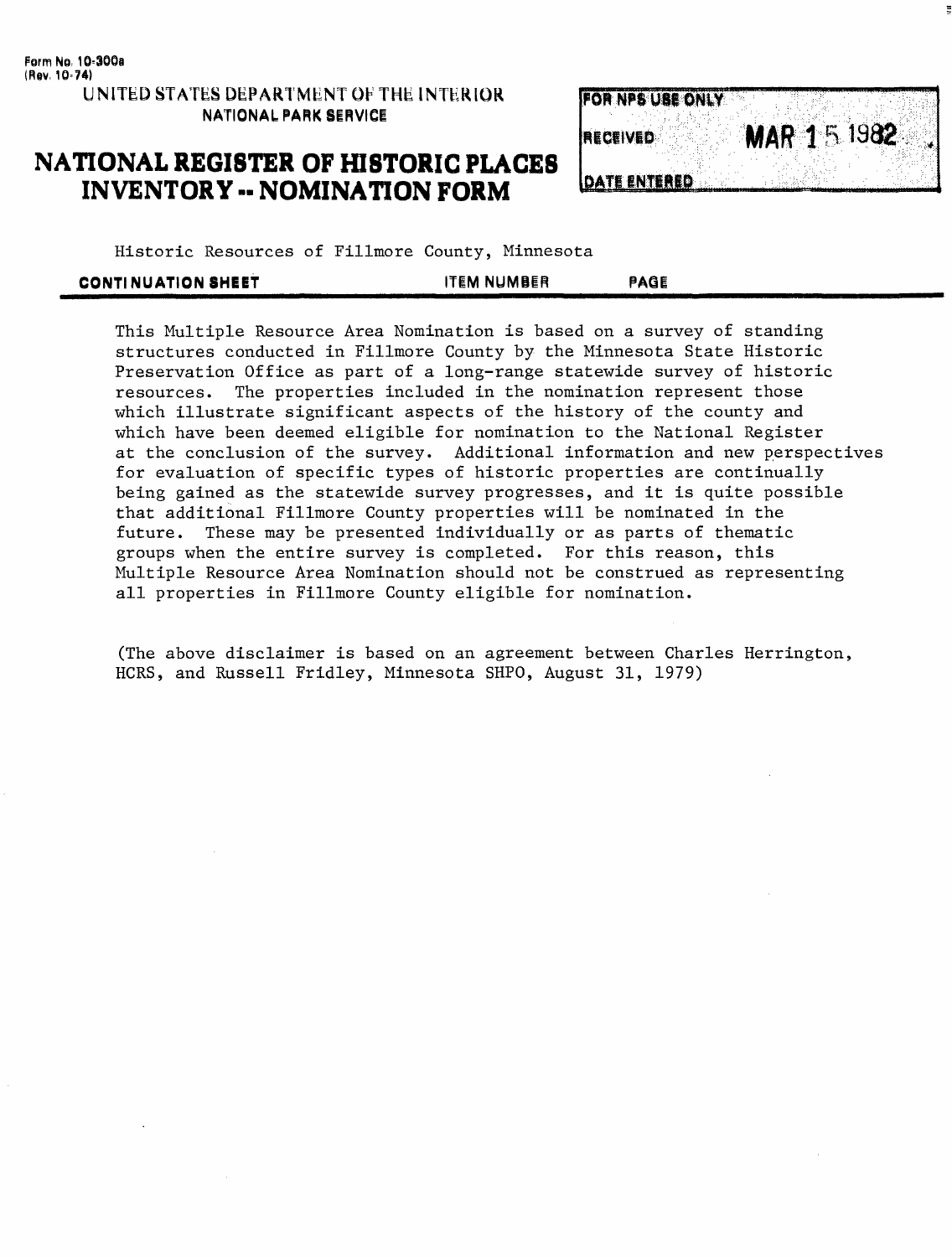#### FILLMORE COUNTY

#### Standing Structures

The basis of the survey for this nomination is an inventory of structures which are indicative of various aspects of Fillmore County's history. Structures were identified and inventoried during a countywide survey .conducted during the summer of 1980.

Selection of structures for the inventory included both field reconnaissance of pre-identified sites and isolation of sites on a purely visual .basis. Pre-identification of sites was limited to a small number of the most significant locations (those unique on a county wide scale, or significantly linked with some aspect of county history). County histories, individual community histories, and From the basis of the survey for this nomination is an inventory of<br>structures which are indicative of various aspects of Fillmore County's<br>history. Structures were identified and inventoried during a county-<br>wide survey c were researched for site-specific information. General references to ' common buildings were not noted.

All city streets were walked or driven. All rural non-farm structures, pre-identified sites, and locally suggested buildings were visited. The roads connecting these dispersed sites provided a strong sampling of the rural landscape. Pre-identified sites were inventoried regardless of integrity. Other buildings with unusual integrity or unique features were also inventoried. In general, structures built before 1940 were considered for an inventory.

Follow-up information (both localized specific and generalized contextural) on some sites was gathered to help establish significance.

In each region of the county, at least one and in most cases several local contacts were made through the county historical society and by random inquiry. These were most often helpful in locating information on selected properties, but also in pointing out additional locations for inventory. The director of the county historical society accompanied virtually the entire visual reconnaissance and devoted considerable time to, the selected site research.

From the inventory of approximately 459 sites, 21 properties were selected for nomination to the National Register, mostly on the basis of their significance within the county. Information and photographs on all sites are recorded on inventory forms for a permanent record.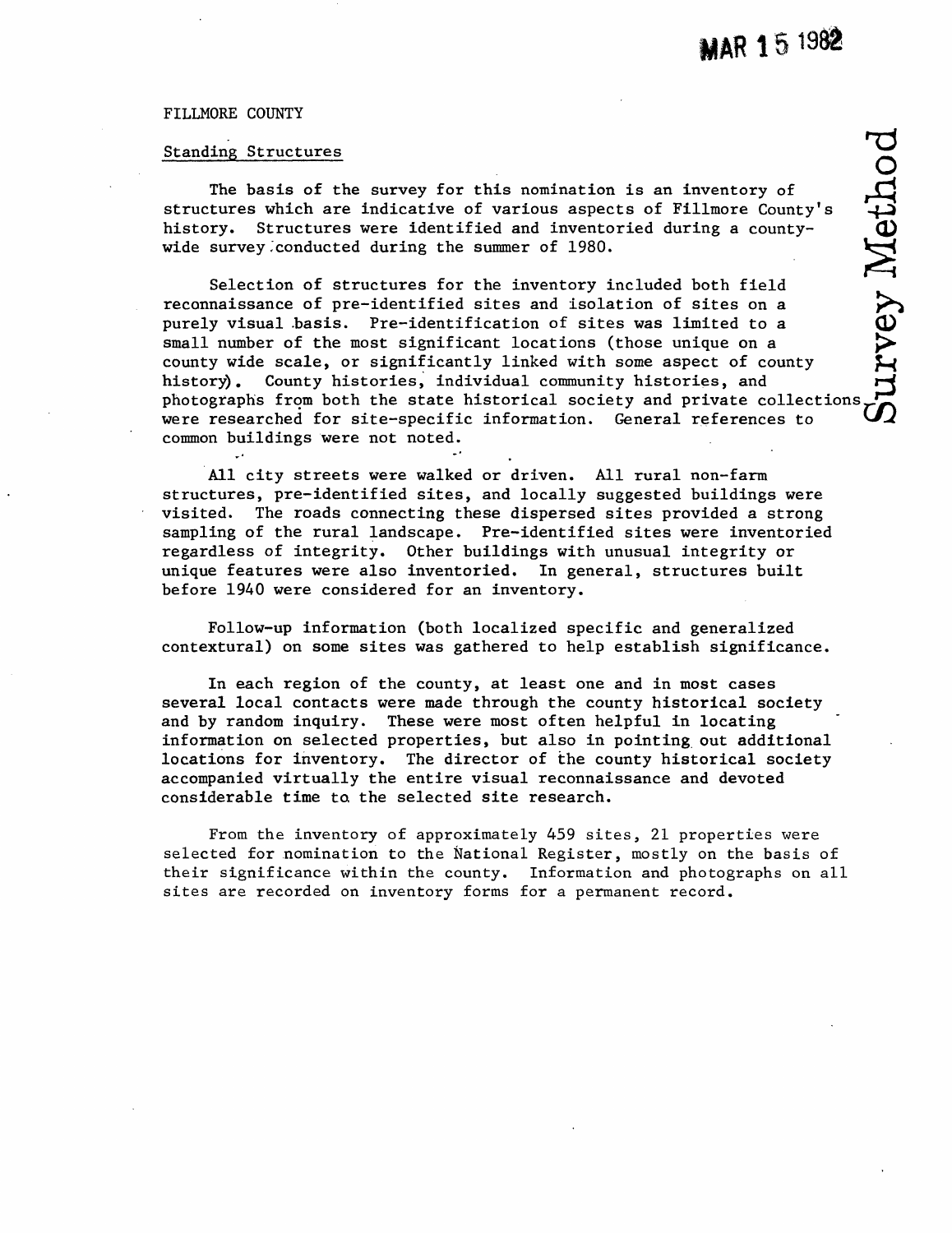FILLMORE COUNTY

Fillmore County is located in the southeastern part of Minnesota, being the second county from the Mississippi River on the Iowa border. On the north are Olmsted and Winona counties, on the east is Houston County, and on the west is Mower County. With an'area of 549,760 acres, it occupies

Fillmore County is located in the southeastern part of Minnesota, being<br>the second county from the Mississippi River on the Iowa border. On the<br>north are Olmsted and Winona counties, on the east is Houston County,<br>and on The surface of Fillmore County is gently rolling, broken by numerous watercourses but entirely lacking lakes. Most of the valleys are cut deeply into ^ hard rock formations and usually have steep bluffs, but in the southwestern part of the county the valleys are shallow with bluffs of glacial material. Along the sides of the deep valley sides are rock shelves which greatly ^ widen out the spaces between uplands on opposite sides of streams. Only narrow strips lie at the height of the upland plain. The remnants of this upland plain stand 1,300 to 1,375 feet above sea level in the western and southern part of the county, and but little below 1,300 feet in the remainder. The valleys in the eastern'part are so deep that'the Root River falls to 712 feet as it leaves the county.

All claim which the Sioux might have had to portions of Fillmore County was relinquished in 1851, when a vast tract of land in southern Minnesota, northwestern Iowa, and eastern South Dakota was ceded to the Government as a preliminary to white settlement. In that year settlers began to drift into Fillmore County. Soon three separate streams of pioneers merged here. One stream came over the prairies of Iowa. Another came across the river from Wisconsin. Still another poured from the steamboat landing at Brownsville. All the settlers before the middle of 1855 were squatters, although their occupancy gave them certain prior rights. By the time clear title could be obtained in 1855, the county was already well settled. In the spring of 1860 there were 13,542 people in the county, which was more than in any other county in the State.

The earliest Norwegian settlers in southeastern Minnesota, and perhaps the earliest permanent agricultural settlers of Norwegian birth in the State, established their homes in Fillmore County in 1851. The following year the Norwegians began to arrive in considerable numbers. The influx grew and continued through the fifties. In addition to the western townships of Houston County, the Fillmore townships of Newburg, Norway, Preble, Rushford, Arendahl, Holt, Amherst, Pilot Mound, Carrollton, and Preston were settled in this decade. It was not long before a considerable number of Norwegian families were living in every township in the county.

The other nationality elements also sometimes settled in neighborhood groups, but for the most part their coming here was the result of individual effort, rather than the result of a concerted trend.

The first surveyed road in Fillmore County was authorized by the Legislature in 1855, over a route which had already been in use since early in 1854. It extended from St. Paul through the sites of Cannon Falls, Oronoco, Rochester, Chatfield and Canton, to the Iowa border at the south line of the present Canton Township. There it connected with an Iowa State road, which through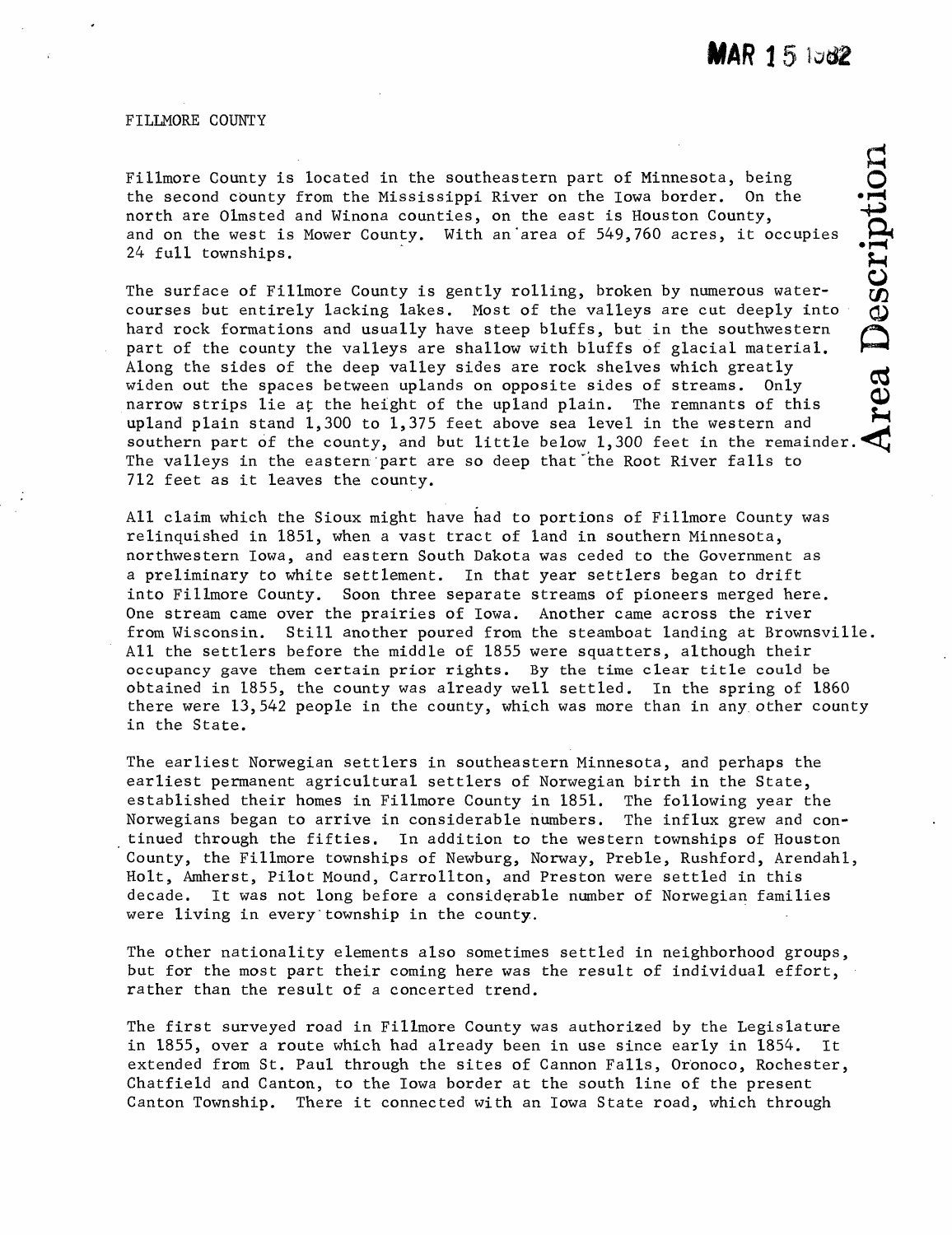Decorah gave access to Lansing and Dubuque. Over this road, and over a trail branching from it at Chatfield, the pioneers of Fillmore County traveled to Winona. Another popular route of travel followed the South Branch and main stream of the Root River, passing in this county the sites of Rushford, Carimona, and Forestville. By 1860 the whole county was covered with a network of roads and trails.

In 1854 a stage line was established from St. Paul to Dubuque by way of Cannon Falls, Rochester, and Carimona, over the first surveyed road in Fillmore County. In 1857 stage lines were extended from La Crescent, opposite La Crosse, to Mankato, through Fillmore County, and from La Crosse through La Crescent, to Chatfield. A line through Fillmore County from Brownsville westward toward Blue Earth was established, Carimona become an important station on the interior route from St. Paul through Chatfield to Dubuque. It was also the terminus of a stage line running from Winona by way of Chatfield. A sumptous tavern was maintained and other facilities provided for entertaining travelers. At Forestville, about two miles away, another stagecoach tavern also did a flourishing business. These hostelries continued to prosper 'for nearly two decades. With the dawn of the  $1870'$ s the railroad coach began to replace the stage coach. The railroad route passed through neither Carimona nor Forestville, and before long stage lines had gone out of business, and village hotels had replaced the pioneer taverns.

Associated with this pre-railroad era of settlement in the county are the communities of Chatfield (plat filed 1854), Preston, Carimona, Forestville (plats filed 1855), and Spring Valley, Lenora, and Rushford (plats filed 1856).

The Southern Minnesota Railway Company built a line up the Root River Valley to Houston in 1866 and continued it to Rushford the following year. In 1868 it reached Lanesboro and in 1870 was continued through the western part of the county to Ramsey in Mower County. The Caledonia, Mississippi and Western built a narrow gauge line from Reno to Preston through Caledonia in 1879. It was changed to standard gauge in the fall of 1901 and was continued to Isinours in 1903. These lines became the Chicago, Milwaukee, St. Paul and Pacific (Milwaukee Road). The Winona and Southwestern Railway Company reached Utica from Winona in 1889, was continued to Spring Valley in 1890, and was at once pushed southward to the Iowa line near Le Roy in Mower County. It became the Chicago Great Western Railroad. The Chatfield Railroad Company built a line from Chatfield on the edge of Fillmore and Olmsted Counties, northward to Chatfield Junction near Eyota in 1878. The line became the Chicago and Northwestern Railway.

Generally associated with railroad settlement are Lanesboro and Whalan (plats filed 1868), Wykoff (1872), Peterson (1876), and Mabel, Canton, and Harmony (1879).

Agriculture is the only important industry in Fillmore County. The crops grown are those common to the north edge of the corn belt. In common with that of the other communities of the corn belt, agriculture in Fillmore County has gone through several periods: pioneer, expansion, experimentation, and readjustment. In pioneer days all farming was carried on for subsistence.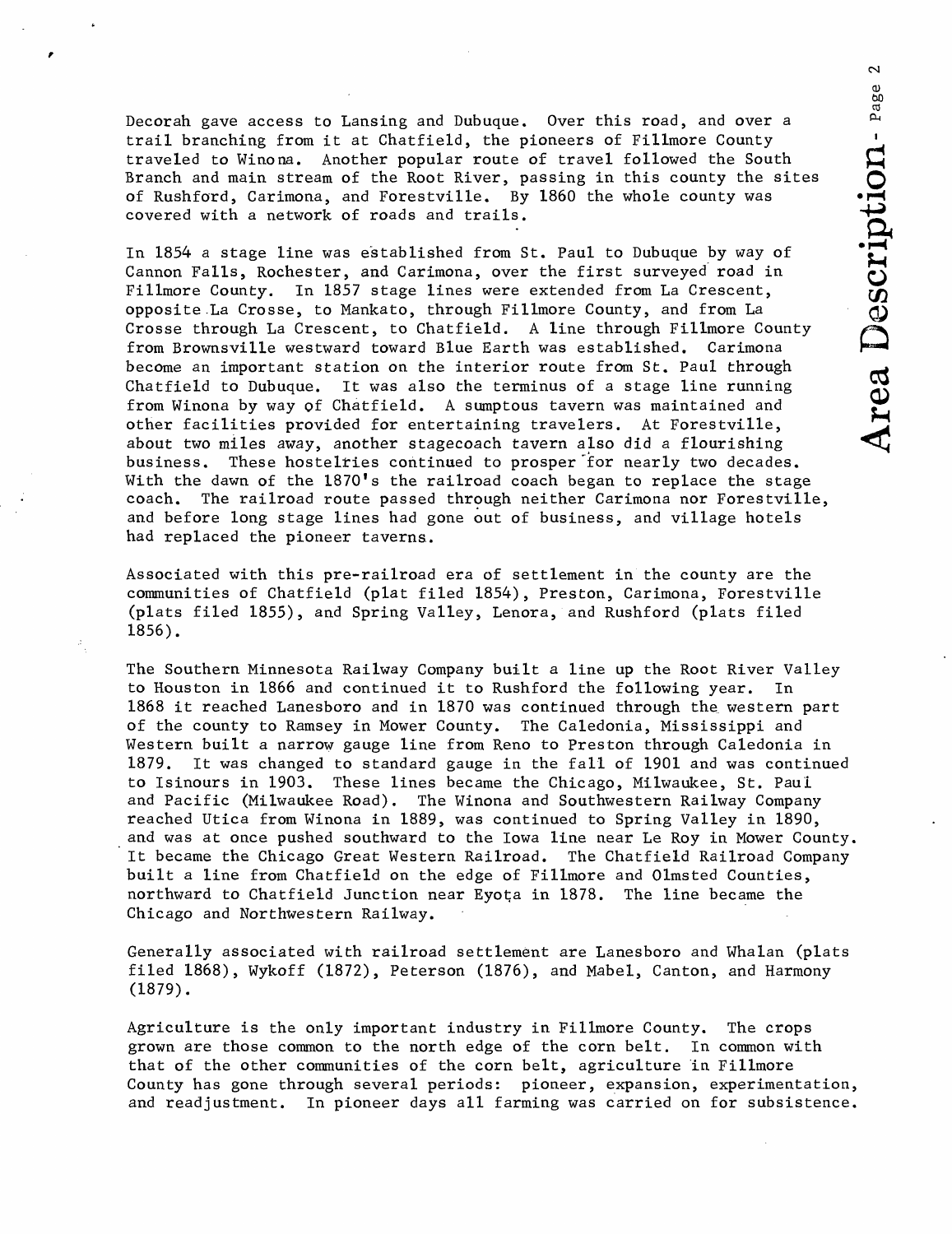Then came the period of rapid expansion, with wheat as the principal crop, but with corn and oats also important. After 1879 wheat acreage dwindled rapidly and dairying began to come to the front in the 1880's.

The water powers of Fillmore County were once extensively used. In the early seventies more than 30 grist mills were in operation. Some of these developed into flourishing flour mills, among which were those at Chatfield, Spring Valley, Preston, Lanesboro, and Rushford. Several were of considerable size.

A brewery was operated for a number of years at Preston. The Rushford wagon, manufactured at Rushford, was widely known.

Architecture in the county is largely of wood frame construction. There are, however, a considerable number of masonry buildings, particularly of stone construction.

(This brief summary of Fillmore County's development is adapted from W.P.A. Minnesota 'Historical Records Survey, Inventory of the County Archives of Minnesota: No. 23, Fillmore County, St. Paul, 1942.)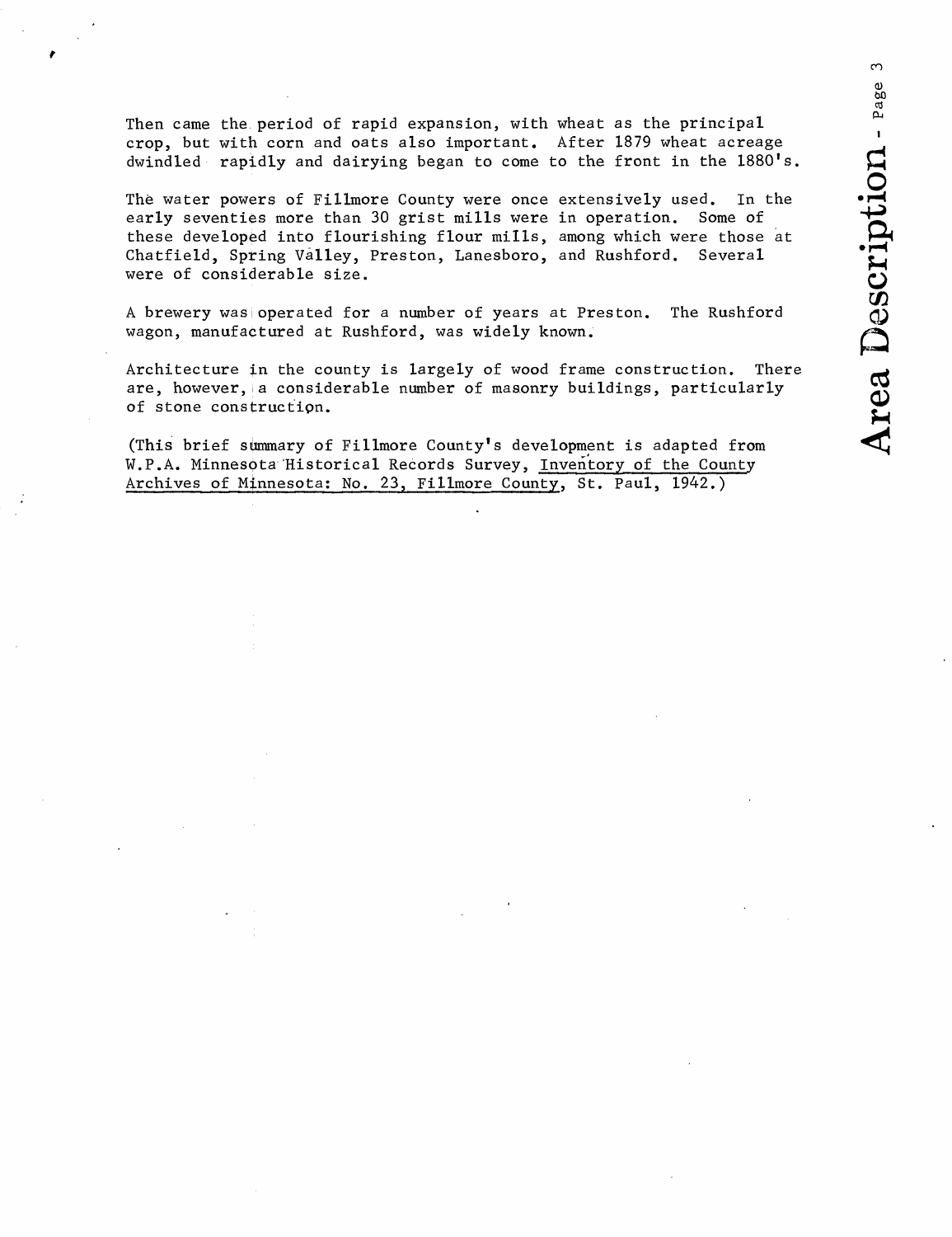#### FILLMORE COUNTY

ŧ.

From the 1850s through the early years of the twentieth century, Fillmore County experienced a development process characteristic of most From the 1850s through the early years of the twentieth century,<br>
Fillmore County experienced a development process characteristic of most<br>
southeastern Minnesota counties, beginning with early settlements associated<br>
with with transportation, first with state lines and later with rail lines, followed by general agricultural and agri-industrial prosperity. Following the regional *f\ ^*  patterns, agricultural development was initially based on wheat production, later evolving to more diversified operations as wheat moved westward. Fillmore County developed a notable industrial base, in part by utilizing its abundant water power to grind grain and, at the same time, supplying the needs of county farmers for agricultural tools and implements.

Early pre-railroad settlement is well-represented by a variety of structures and complexes. Forestville Historic District (1856-1910, Forestville State Park; placed on National Register in 1973), now a property of the Minnesota Historical Society, represents the small complex of structures especially *a* general store, which were established around a speculative townsite. The Ravine House (1857, Harmony Twp.; placed on National Register in 1977) is a finely-preserved example of the early rural stage coach stop hotel, which resembled a house more than the conventional notion of a hotel. The Village of Carimona was also important for its position on a stage coach route and is represented by the William Strong House (1850s, Carimona Township). Strong was an early settler who achieved commercial prosperity at Carimona before moving to Spring Valley in the 1870s. The other social components of the early settlement of the county are seen in the Lenora Methodist Church (1856-65, Canton Township (Lenora)) and the Preston Brewery (c!859, Preston). The Preston Brewery is probably, the county's oldest industrial structure and one of the oldest extant breweries in Minnesota.

The typical struggle for county seat status among these early communities is represented by two extant structures. The William H. Strong House (1850s, Carimona Township) was constructed in the village of Carimona as it was making its bid, along with Chatfield, Forestville, and Preston, for the location of county government. A courthouse was finally erected in Preston in 186,3-4; this structure has been razed, but the County Jail (1869-70, Preston, nominated to the National Register in 1980), has survived.

The Walker & Valentine House (1859-61, Rushford) illustrates not only the early settlement of Rushford, being the joint home of two of the city's founders, but the beginning of substantial agriculture and industry in the county. Walker and Valentine erected their house shortly after establishing a flour mill directly across Rush Creek. This mill burned in 1875 and was quickly replaced by the more substantial stone building of Tew's Mill (1875, Rushford), then owned by the firm of Valentine & Tew. Fillmore County, with its water power, was a milling region of considerable capacity and significance prior to the large-scale development of milling in Minneapolis. This important agricultural industry is also represented by J. A. Stout's Tunnel Mill (1871, 1881, Sumner Twp.; placed on National Register in 1977). While Tew's Rushford Mill employed a conventional water power system, Stout's mill made use of 600-foot tunnel to convey water to the turbines.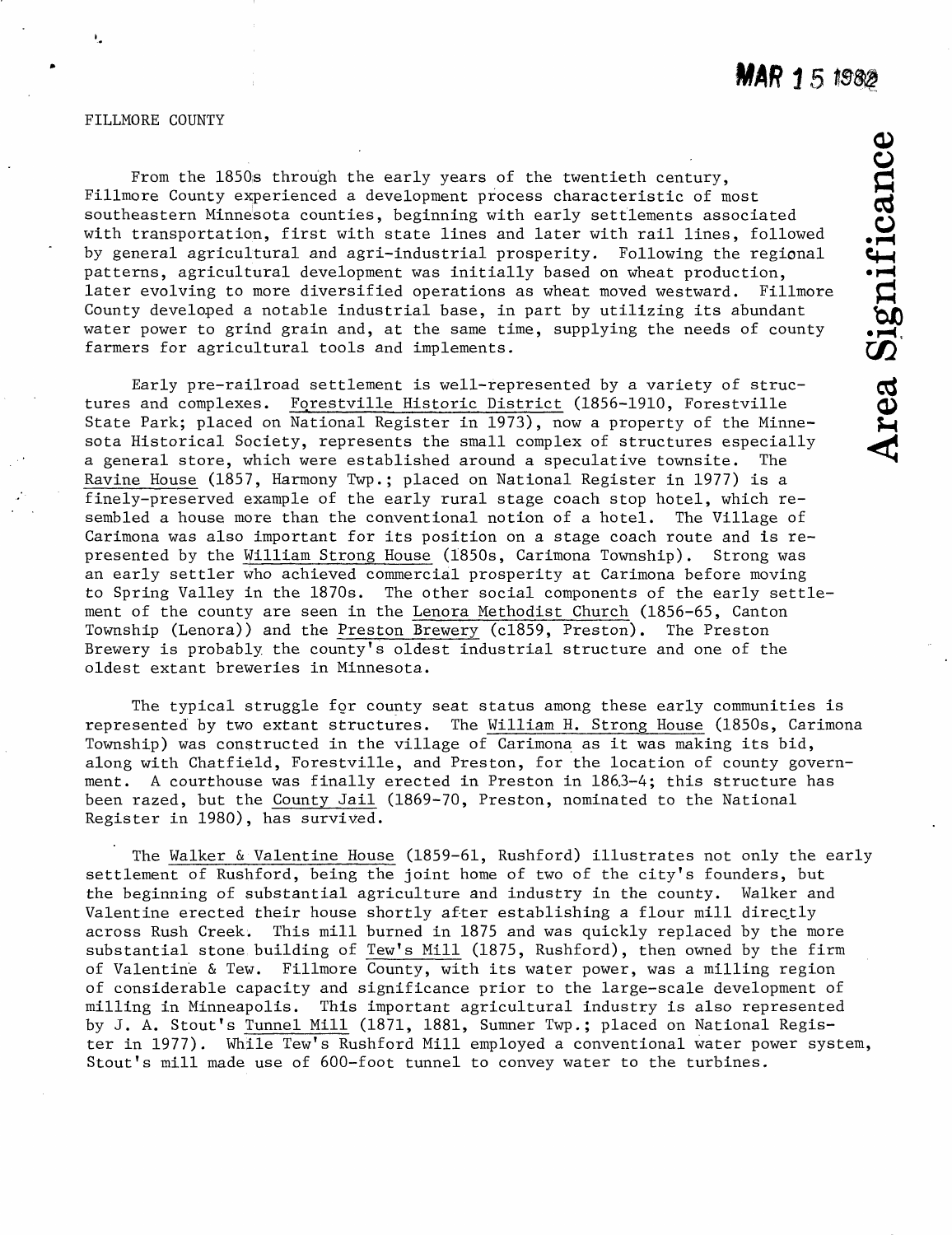This agriculturally-oriented industry of the county can be seen equally well in two major wagon manufacturers who were established in the 1870s. Rushford, a city of considerable rural industry, was the location for the Rushford Wagon Company, established in 1872. The 1874 Illustrated Historical Atlas of Minnesota pictures the extensive wagon and carriage manufacturing complex at Rushford, of which the Rushford Wagon Company: Stone Building (1872, Rushford) was the key structure. This was the building in which the *9f^*  famous Rushford Wagon, a sturdy and functional farm wagon, was manufactured. In 1875 a Rushford Wagon Company employee moved to Peterson where he established his own manufacturing business. Demand was substantial and steady enough that a second stone building was erected in 1901, with both structures of the Quickstad Farm Implement Company (1875, 1901, Peterson) surviving today.

While wheat and water power were directly responsible for certain agricultural and industrial developments, the arrival of the railroad fostered additional growth in population and commerce. This multi-faceted interaction is readily seen in the Lanesboro Historic District (1868-1920s, Lanesboro), where structures relating to a significant water-power site, water-power mills, and a Main Street commercial district have all survived. In addition, the Michael Scanlan House (c1892, Lanesboro) represents the considerable and ongoing involvement of the Irish immigrant Scanlan family, who settled the townsite in the 1850s, provided part of the community's land in 1868, and participated in the commercial growth in the following decades.

The city of Spring Valley in western Fillmore County was the beneficiary of two rail lines and has consistently been the county's largest population center. Its chronological sequence of development and eras of prosperity are recorded in interesting collection of structures. Parson's Block and Hall (1871, Spring Valley) was built at about the time the first rail line reached the city and was considered the finest commercial structure in the area. The stylish stone building's second floor was the site of a continuous series of,  $\rightarrow$ shows, musicals, dances, and other entertainments, becoming the social center of the booming new community. During the 1870s commercial prosperity brought the emergence of a group of wealthy families who exhibited their success through the construction of fine houses. Of these, two have survived with considerable architectural integrity: the Ephraim Steffens Hous^e (1877) and William Strong House (1879). Both Steffens and Strong were successful financiers and merchants. In addition, we follow the ongoing story of William Strong who first achieved commercial success in Carimona. The community's development is, at the same time, reflected in its religious architecture, such as the Spring Valley Methodist Church (1876-1878), placed on the National Register in 1975 and one of Minnesota's finest examples of polychromatic Victorian Gothic architecture.

Spring Valley was not alone in its growth, and the history of the city of Chatfield at this time is also well-represented. Chatfield's Jason C. Easton achieved tremendous financial success early in the county's history, funding commercial, industrial, transportation, and real estate ventures throughout Minnesota and reportedly becoming the state's first millionaire. He built an estate in Chatfield and the land from this estate became the location of a group of the city's finest houses, the Haven-Johnson-Lovell Houses (1876-1896, Chatfield). George Haven, Lucian Johnson, and Ellen Lovell all benefited from various commercial involvements.in the city and this is reflected in the structures which they built.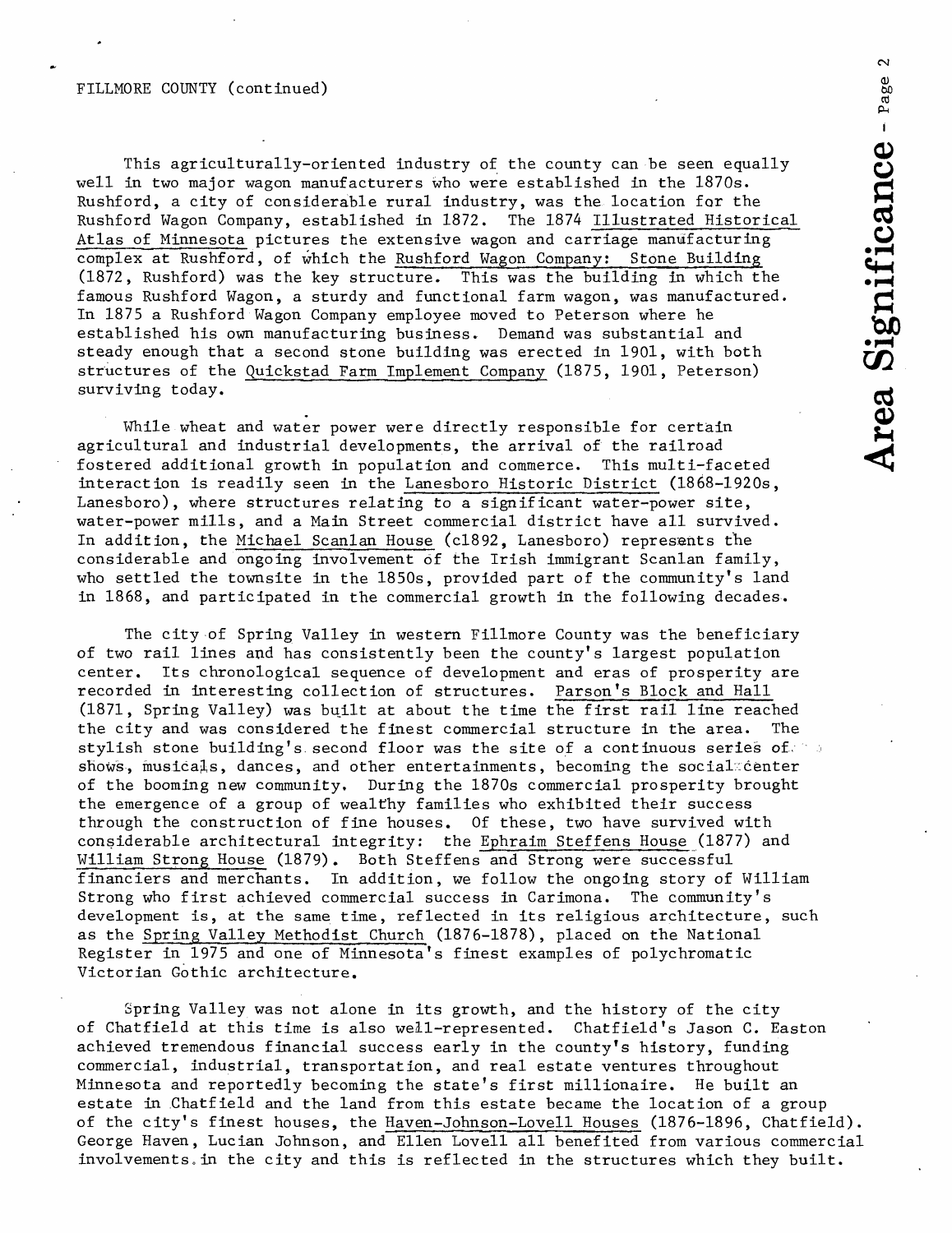#### FILLMORE COUNTY (continued)

a; The period of commercial and industrial success, in the 1870s and 1880s *f\*  known as the Gilded Age, reflected in elaborate commercial buildings and private residences, was followed by what has become recognized as the Progressive Era, 1890-World War I, *a* time of great interest in civic and social matters. Two libraries funded by philanthropist Andrew Carnegie, the ^ Spring Valley Public Library (1904, Spring Valley) and the Chatfield Public Library (1913, Chatfield), illustrate one of this era's interests, education. Being built at different years and in different cities, they feflect two different images. The 1904 Spring Valley Library is constructed in the mode of Beaux Arts Classicism, while the 1913 Chatfield Library is designed in the \* < more progressive Prairie School style. Functionally, however, both are very similar buildings on the interior. Another manifestation of the progressive inclination, as well as a demonstration of civic aspirations, is the Spring Valley Mausoleum (1913, Spring Valley), an unusual cemetery structure whose construction was surrounded by a rhetoric of modernism and community progress. *\*.*

The Norway Township Stone House (c1870s, Norway Twp.) represents the tremendous Norwegian settlement in the county. Research has suggested that the Norwegian settlement in eastern Fillmore County may have been the most significant such population in early Minnesota.

Two structures are representative of several unusual rural developments. The Allis Barn (c1899, Carrolton Twp.) is a very large and slightly unusual farm structure built by Jere Allis, sone of the founder of the manufacturing firm of Edward P. Allis Company of Milwaukee. Allis helped his son establish a farm devoted to the production of thoroughbred livestock. In the tiny hamlet of Cherry Grove, Bernard H. Pietenpol, a self-taught engineer and pilot, spent the early years of the twentieth century designing and constructing small, lightweight aircraft. Meant to be easily built with readily available parts, including early automobile engines, the aircraft have since become known around the world, as has their builder, who is now honored as an aviation pioneer. He contructed his prototype planes in the Pietenpol Garage and Workshop (1921, Forestville Township - Cherry Grove).

Fillmore County has an abundance of both historically and architecturally significant structures. Among those of architectural significance there is an unusual number of important masonry buildings, particularly of stone masonry construction. This includes a variety of houses and other structures which exhibit considerable vernacular architectural significance. Notable structures are the Ravine House (1857, Harmony Twp.), the Norway Township Stone House (1870s, Norway Twp.), and, as an example of the county's fine vernacular industrial stone buildings, the Quickst\_ad Farm Implement Company stone structure (1901, Peterson). The Walker and Valentine House (1859-1861, Rushford) is an early and unusual stone residence of essentially vernacular interest. A later stone structure utilizing more classical elements is the Spring Valley Mausoleum (1913, Spring Valley).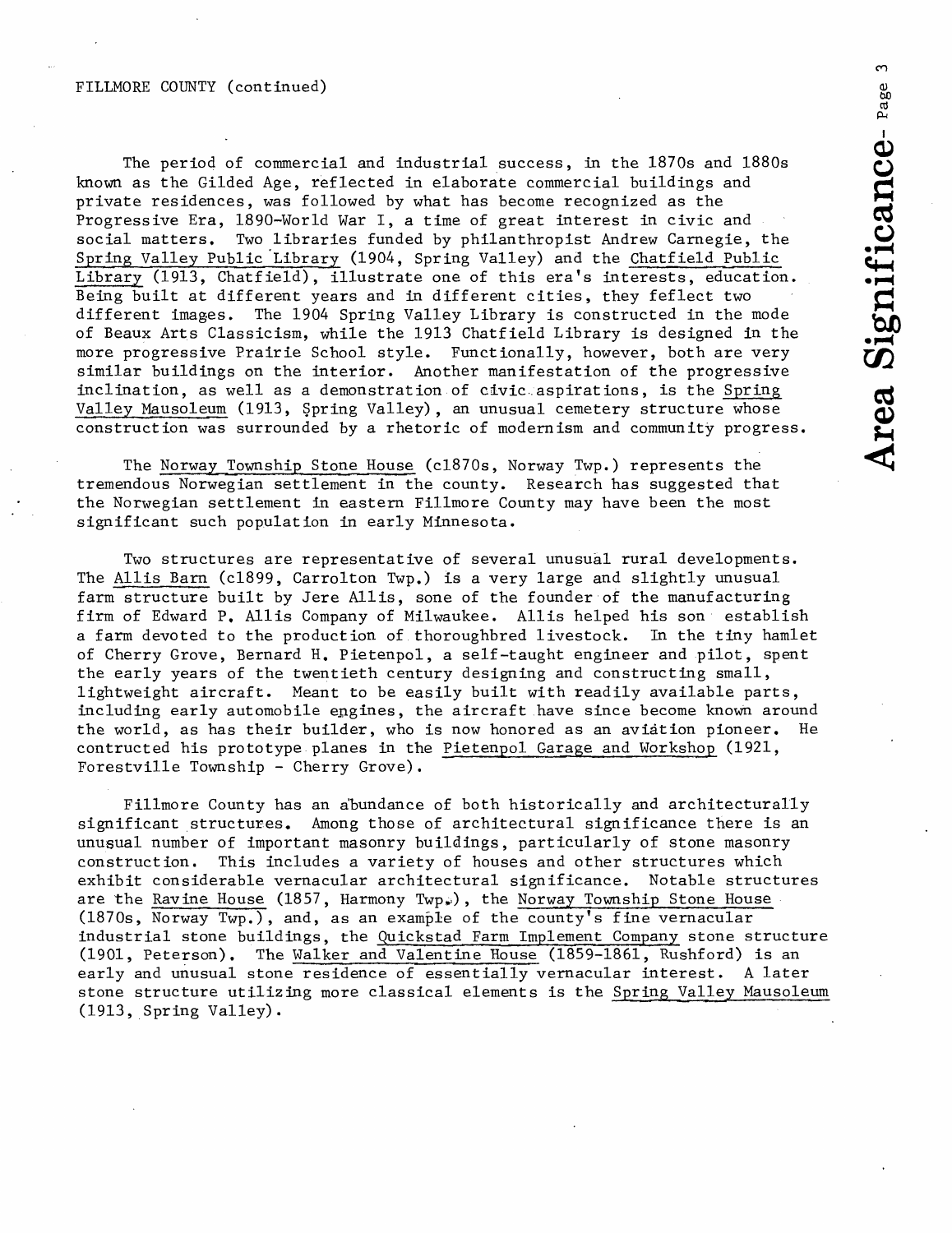#### FILLMORE COUNTY (continued)

Among those buildings significant as examples of particular architectural styles are the following: Italianate--Parsons Block and Hall (1871, Spring Valley). Fillmore County Jail and Sheriff's Residence (1869-1870, Preston), Haven House (1876, Chatfield), and several structures in the Lanesboro Historic District; French Second Empire--William Strong House (1879, Spring Valley); Gothic--Ephraim Steffens House (1877, Spring Valley), and the Methodist Church (1876-1878, Spring Valley); Queen Anne--Michael Scanlon House (c1892, Lanesboro); Shingle Style--Ellen Lovell House (1896, Chatfield); Beaux Arts Classicism--Spring Valley Public Library (1904, Spring Valley); and Prairie School--Chatfield Public Library (1913, Chatfield).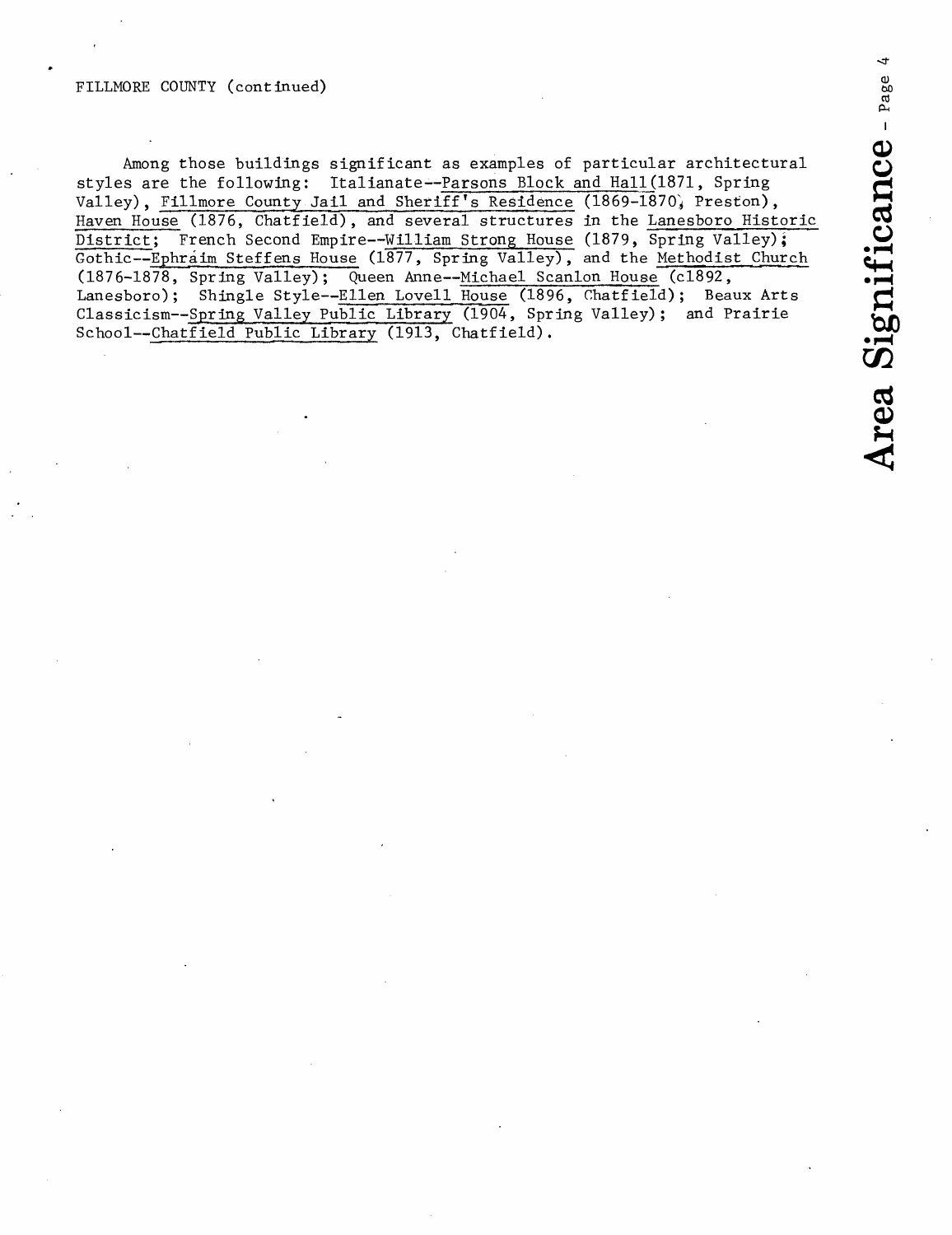# **9. Major Bibliographical References**

 $\bar{\lambda}$ 

See continuation sheet

 $\frac{1}{2} \epsilon$ 

 $\sim$ 

| N/A<br>Acreage of nominated property.<br>N/A<br>N/A<br>Quadrangle scale<br>AGRICAGE ROUR<br><b>VANTILLE</b><br><b>UMT References</b><br>в<br>A<br>Easting<br>Northing<br>Northina<br>Zone<br>Zone<br><b>Easting</b><br>D<br>F<br>н<br>Verbal boundary description and justification<br>N/A<br>see individual inventory forms<br>List all states and counties for properties overlapping state or county boundaries<br>N/A<br>code<br>county<br>code<br>state<br>code<br>county<br>code<br><b>Form Prepared By</b><br>Robert M. Frame III, Ph.D.<br>name/title<br>Architectural Historian and Research Historian<br>July 1981<br>Minnesota Historical Society<br>organization<br>date<br>612-296-9074<br>240 Summit Avenue-Hill House<br>street & number<br>telephone<br>St. Paul<br>Minnesota<br>city or town<br>state<br><b>State Historic Preservation Officer Certification</b><br>2.<br>The evaluated significance of this property within the state is:<br>See individual inventory forms<br>N/A<br>national<br>state<br>local<br>As the designated State Historic Preservation Officer for the National Historic Preservation Act of 1966 (Public Law 89–<br>665), I hereby nominate this property for inciusion in the Nationai Register and certify that it has been evaluated<br>according to the criteria and procedures set forth by the Heritage Conservation and Recreation Service.<br>rsell<br><b>State Historic Preservation Officer signature</b><br>Russell W. Fridley<br>Ζ<br>ہ /<br>State Historic Preservation Officer<br>date<br>title<br>For HCRS use only |                 | 10. Geographical Data -- see individual inventory forms |  |  |
|-----------------------------------------------------------------------------------------------------------------------------------------------------------------------------------------------------------------------------------------------------------------------------------------------------------------------------------------------------------------------------------------------------------------------------------------------------------------------------------------------------------------------------------------------------------------------------------------------------------------------------------------------------------------------------------------------------------------------------------------------------------------------------------------------------------------------------------------------------------------------------------------------------------------------------------------------------------------------------------------------------------------------------------------------------------------------------------------------------------------------------------------------------------------------------------------------------------------------------------------------------------------------------------------------------------------------------------------------------------------------------------------------------------------------------------------------------------------------------------------------------------------------------------------------------------------------------------|-----------------|---------------------------------------------------------|--|--|
|                                                                                                                                                                                                                                                                                                                                                                                                                                                                                                                                                                                                                                                                                                                                                                                                                                                                                                                                                                                                                                                                                                                                                                                                                                                                                                                                                                                                                                                                                                                                                                                   |                 |                                                         |  |  |
|                                                                                                                                                                                                                                                                                                                                                                                                                                                                                                                                                                                                                                                                                                                                                                                                                                                                                                                                                                                                                                                                                                                                                                                                                                                                                                                                                                                                                                                                                                                                                                                   | Quadrangie name |                                                         |  |  |
|                                                                                                                                                                                                                                                                                                                                                                                                                                                                                                                                                                                                                                                                                                                                                                                                                                                                                                                                                                                                                                                                                                                                                                                                                                                                                                                                                                                                                                                                                                                                                                                   |                 |                                                         |  |  |
|                                                                                                                                                                                                                                                                                                                                                                                                                                                                                                                                                                                                                                                                                                                                                                                                                                                                                                                                                                                                                                                                                                                                                                                                                                                                                                                                                                                                                                                                                                                                                                                   |                 |                                                         |  |  |
|                                                                                                                                                                                                                                                                                                                                                                                                                                                                                                                                                                                                                                                                                                                                                                                                                                                                                                                                                                                                                                                                                                                                                                                                                                                                                                                                                                                                                                                                                                                                                                                   | с               |                                                         |  |  |
|                                                                                                                                                                                                                                                                                                                                                                                                                                                                                                                                                                                                                                                                                                                                                                                                                                                                                                                                                                                                                                                                                                                                                                                                                                                                                                                                                                                                                                                                                                                                                                                   | Е               |                                                         |  |  |
|                                                                                                                                                                                                                                                                                                                                                                                                                                                                                                                                                                                                                                                                                                                                                                                                                                                                                                                                                                                                                                                                                                                                                                                                                                                                                                                                                                                                                                                                                                                                                                                   |                 |                                                         |  |  |
|                                                                                                                                                                                                                                                                                                                                                                                                                                                                                                                                                                                                                                                                                                                                                                                                                                                                                                                                                                                                                                                                                                                                                                                                                                                                                                                                                                                                                                                                                                                                                                                   |                 |                                                         |  |  |
|                                                                                                                                                                                                                                                                                                                                                                                                                                                                                                                                                                                                                                                                                                                                                                                                                                                                                                                                                                                                                                                                                                                                                                                                                                                                                                                                                                                                                                                                                                                                                                                   |                 |                                                         |  |  |
|                                                                                                                                                                                                                                                                                                                                                                                                                                                                                                                                                                                                                                                                                                                                                                                                                                                                                                                                                                                                                                                                                                                                                                                                                                                                                                                                                                                                                                                                                                                                                                                   |                 |                                                         |  |  |
|                                                                                                                                                                                                                                                                                                                                                                                                                                                                                                                                                                                                                                                                                                                                                                                                                                                                                                                                                                                                                                                                                                                                                                                                                                                                                                                                                                                                                                                                                                                                                                                   |                 |                                                         |  |  |
|                                                                                                                                                                                                                                                                                                                                                                                                                                                                                                                                                                                                                                                                                                                                                                                                                                                                                                                                                                                                                                                                                                                                                                                                                                                                                                                                                                                                                                                                                                                                                                                   | state           |                                                         |  |  |
|                                                                                                                                                                                                                                                                                                                                                                                                                                                                                                                                                                                                                                                                                                                                                                                                                                                                                                                                                                                                                                                                                                                                                                                                                                                                                                                                                                                                                                                                                                                                                                                   |                 |                                                         |  |  |
|                                                                                                                                                                                                                                                                                                                                                                                                                                                                                                                                                                                                                                                                                                                                                                                                                                                                                                                                                                                                                                                                                                                                                                                                                                                                                                                                                                                                                                                                                                                                                                                   |                 |                                                         |  |  |
|                                                                                                                                                                                                                                                                                                                                                                                                                                                                                                                                                                                                                                                                                                                                                                                                                                                                                                                                                                                                                                                                                                                                                                                                                                                                                                                                                                                                                                                                                                                                                                                   |                 |                                                         |  |  |
|                                                                                                                                                                                                                                                                                                                                                                                                                                                                                                                                                                                                                                                                                                                                                                                                                                                                                                                                                                                                                                                                                                                                                                                                                                                                                                                                                                                                                                                                                                                                                                                   |                 |                                                         |  |  |
|                                                                                                                                                                                                                                                                                                                                                                                                                                                                                                                                                                                                                                                                                                                                                                                                                                                                                                                                                                                                                                                                                                                                                                                                                                                                                                                                                                                                                                                                                                                                                                                   |                 |                                                         |  |  |
|                                                                                                                                                                                                                                                                                                                                                                                                                                                                                                                                                                                                                                                                                                                                                                                                                                                                                                                                                                                                                                                                                                                                                                                                                                                                                                                                                                                                                                                                                                                                                                                   |                 |                                                         |  |  |
|                                                                                                                                                                                                                                                                                                                                                                                                                                                                                                                                                                                                                                                                                                                                                                                                                                                                                                                                                                                                                                                                                                                                                                                                                                                                                                                                                                                                                                                                                                                                                                                   |                 |                                                         |  |  |
|                                                                                                                                                                                                                                                                                                                                                                                                                                                                                                                                                                                                                                                                                                                                                                                                                                                                                                                                                                                                                                                                                                                                                                                                                                                                                                                                                                                                                                                                                                                                                                                   |                 |                                                         |  |  |
|                                                                                                                                                                                                                                                                                                                                                                                                                                                                                                                                                                                                                                                                                                                                                                                                                                                                                                                                                                                                                                                                                                                                                                                                                                                                                                                                                                                                                                                                                                                                                                                   |                 |                                                         |  |  |
|                                                                                                                                                                                                                                                                                                                                                                                                                                                                                                                                                                                                                                                                                                                                                                                                                                                                                                                                                                                                                                                                                                                                                                                                                                                                                                                                                                                                                                                                                                                                                                                   |                 |                                                         |  |  |
|                                                                                                                                                                                                                                                                                                                                                                                                                                                                                                                                                                                                                                                                                                                                                                                                                                                                                                                                                                                                                                                                                                                                                                                                                                                                                                                                                                                                                                                                                                                                                                                   |                 |                                                         |  |  |
|                                                                                                                                                                                                                                                                                                                                                                                                                                                                                                                                                                                                                                                                                                                                                                                                                                                                                                                                                                                                                                                                                                                                                                                                                                                                                                                                                                                                                                                                                                                                                                                   |                 |                                                         |  |  |
|                                                                                                                                                                                                                                                                                                                                                                                                                                                                                                                                                                                                                                                                                                                                                                                                                                                                                                                                                                                                                                                                                                                                                                                                                                                                                                                                                                                                                                                                                                                                                                                   |                 |                                                         |  |  |
|                                                                                                                                                                                                                                                                                                                                                                                                                                                                                                                                                                                                                                                                                                                                                                                                                                                                                                                                                                                                                                                                                                                                                                                                                                                                                                                                                                                                                                                                                                                                                                                   |                 |                                                         |  |  |
| Thereby certify that this property is included in the National Register                                                                                                                                                                                                                                                                                                                                                                                                                                                                                                                                                                                                                                                                                                                                                                                                                                                                                                                                                                                                                                                                                                                                                                                                                                                                                                                                                                                                                                                                                                           |                 |                                                         |  |  |
|                                                                                                                                                                                                                                                                                                                                                                                                                                                                                                                                                                                                                                                                                                                                                                                                                                                                                                                                                                                                                                                                                                                                                                                                                                                                                                                                                                                                                                                                                                                                                                                   |                 |                                                         |  |  |
| have a temption plast for his go<br>tiato.<br><b>Keeper of the National Register</b>                                                                                                                                                                                                                                                                                                                                                                                                                                                                                                                                                                                                                                                                                                                                                                                                                                                                                                                                                                                                                                                                                                                                                                                                                                                                                                                                                                                                                                                                                              |                 |                                                         |  |  |
| ATGER<br>GHC                                                                                                                                                                                                                                                                                                                                                                                                                                                                                                                                                                                                                                                                                                                                                                                                                                                                                                                                                                                                                                                                                                                                                                                                                                                                                                                                                                                                                                                                                                                                                                      |                 |                                                         |  |  |

 $\alpha$  $\sim$ 

 $\bar{z}$ 

 $\bar{\mathcal{L}}$  , and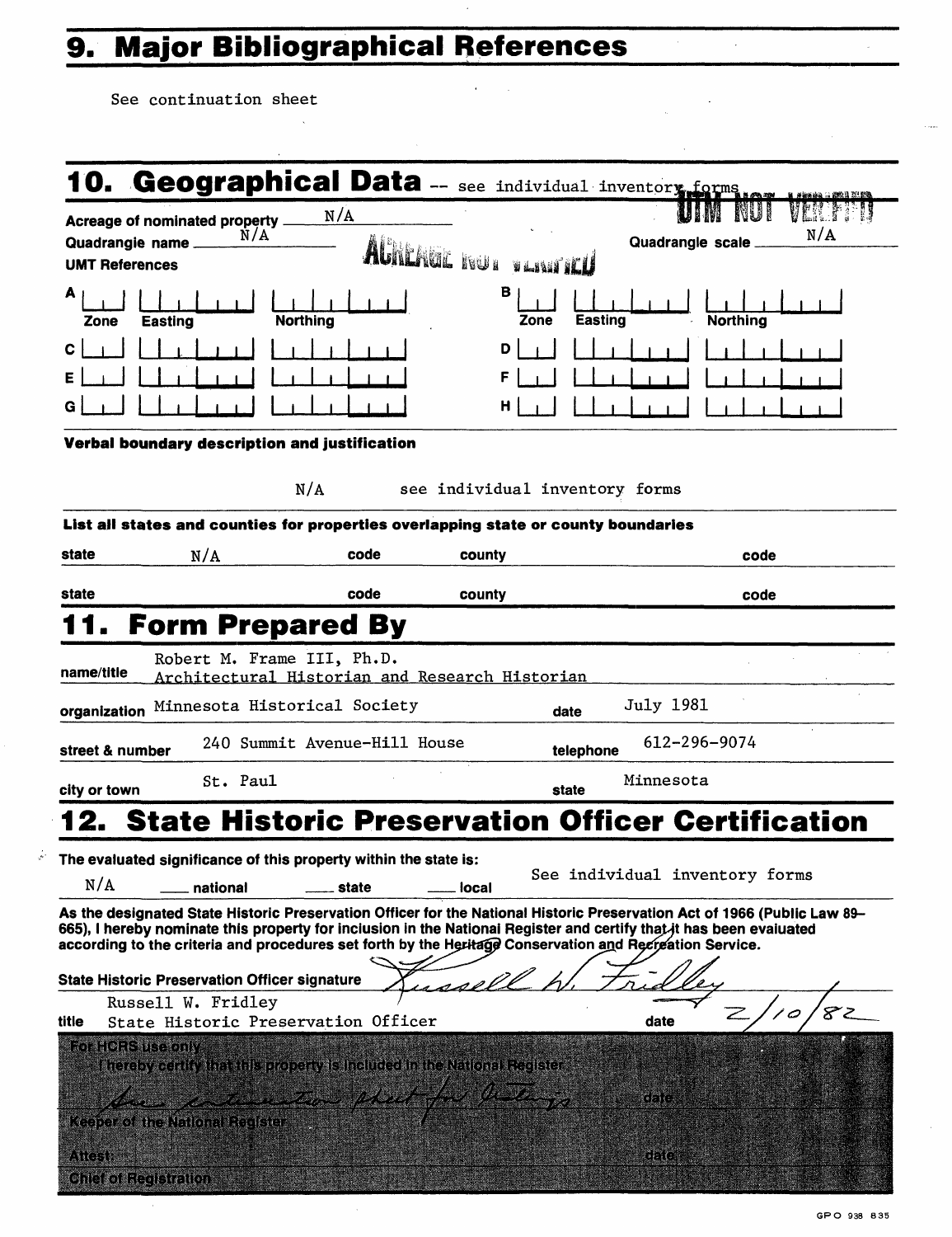#### FILLMORE COUNTY, MINNESOTA



JORDAN = township name

Preston = city or village name (plat date in parenthesis)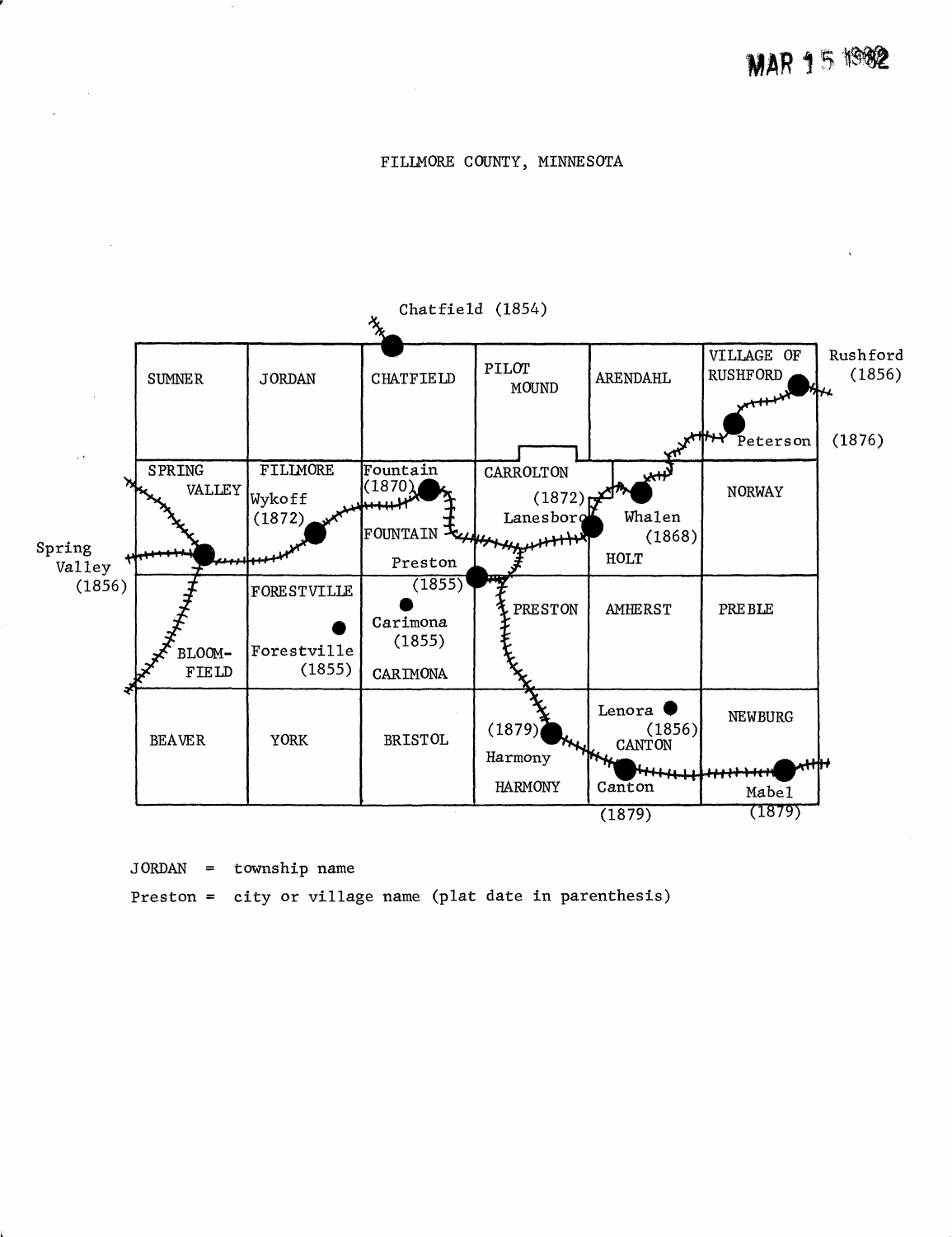$\odot$ mb (Mo. 1024-0018 **NPS Form 10-900-a**  $(7-81)$  $-12/31/84$ **United States Department of the Interior National Park Service National Register of Historic Places Inventory-Nomination Form Continuation sheet** Item number Page Multiple Resource Area'... dnr-11 Thematic Group Fillmore County Multiple Resource Area Name **State** MN Nomination/Type of Review Date/Signature Entered in the National Register Keeper 1. Norway Township Stone House Attest  $12.$  Walker, (Hiram), and Valentine, Entered in the National Register Keeper delve  $($  Roswell H., House Attest 3. Spring Valley Mausoleum Keeper Substantive Review Attest Entered in the 44. Scanlan, Michael, House Keeper National Register Attest 75. Allis Barn (Reliance Stock Farm Entered In the Keeper National Register Attest 6. Lanesboro Historic District Substantive Review Keeper Attest 7. Pietenpol, Bernard H., WorkshopEnfered in the Keeper National Register and Garage Attest Strong, William, Estate in  $5\%$ Entered In the Keeper Spring Valley National Register Attest  $c<sub>x</sub>$  soll of  $\theta$ . House g. Haven-Johnson-Lovell Houses Peth Grovena Keeper Substantive Neview Attest ~10. Chatfield Public Library XWarry 72 Keeper Entered in the National Register Attest